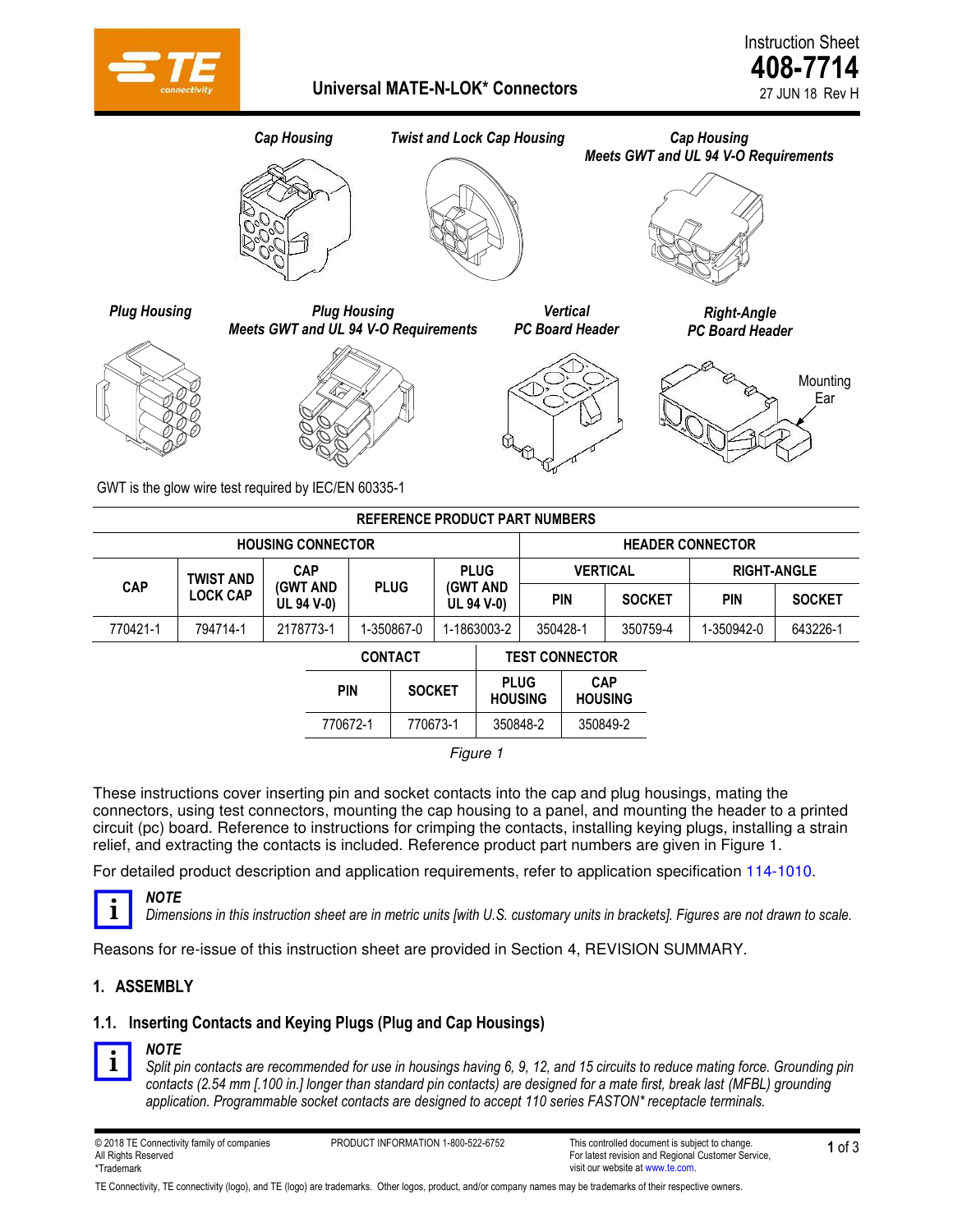- 1. Ensure that the contacts are crimped to meet the requirements given in [114-1010.](http://www.te.com/commerce/DocumentDelivery/DDEController?Action=srchrtrv&DocNm=114-1010&DocType=SS)
- <span id="page-1-1"></span>2. Observing the cavity identification numbers on the wire end and the No. 1 cavity identification rib on the side of the housing, manually insert each contact into a circuit cavity of the housing. After inserting the terminal into the back of the housing, pull back lightly on the wire of the contact to make sure that the contact is locked in place. If using keying plugs, leave the circuit cavities to be keyed empty. Refer to [Figure 2.](#page-1-0)

For contacts crimped to small wire sizes, insert the contact using extraction tool 455830-1 according to [408-4371](http://www.te.com/commerce/DocumentDelivery/DDEController?Action=srchrtrv&DocNm=408-4371&DocType=SS) (packaged with the tool).

3. If applicable, insert keying plug(s) according to instruction sheet [408-3320.](http://www.te.com/commerce/DocumentDelivery/DDEController?Action=srchrtrv&DocNm=408-3320&DocType=SS) Refer to [Figure 2.](#page-1-0)



*NOTE* 

*Corresponding contact cavity in mating connector must be empty for connectors to engage.* 



<span id="page-1-0"></span>*Figure 2* 

# **1.2. Strain Relief**

Attach the strain relief onto the plug or cap housing according to [408-3320.](http://www.te.com/commerce/DocumentDelivery/DDEController?Action=srchrtrv&DocNm=408-3320&DocType=SS)

## **1.3. Test Connectors**

Touch the 2.13 mm [.084 in.] diameter test probe from the applicable test connector onto the socket contact of the plug or cap housing. Follow industry-approved testing procedures.

#### **1.4. Panel Mounting (Cap Housings)**

- 1. Cut a panel having the thickness and dimensions given on 114-1010.
- 2. For the cap housing, insert the cap housing, mating face first, through the panel cutout in the same direction that the cutout was made until the flexible panel mounting latches snap in place. Refer to [Figure 3.](#page-2-1)

For the Twist and Lock cap housing, align the pin 1 indicator rib with the short side polarization opening of the panel, and push the cap housing through the panel. Rotate the cap housing *clockwise* until it is firmly seated. In order to prevent foam leakage, a gap between the cap housing flange and the panel must be no more than the dimension given in [Figure 3.](#page-2-1)

#### **1.5. PC Board Mounting (Headers)**

- 1. Ensure that the pc board material and thickness, layout, and hole configuration meets the requirements given on the connector customer drawing.
- 2. If applicable, attach the mounting ears onto the header using 3/8-in. long 6-32 pan head screws (customer supplied). Refer to Figure 1.
- 3. Mount the header to the pc board using the soldering requirements given on 114-1010.